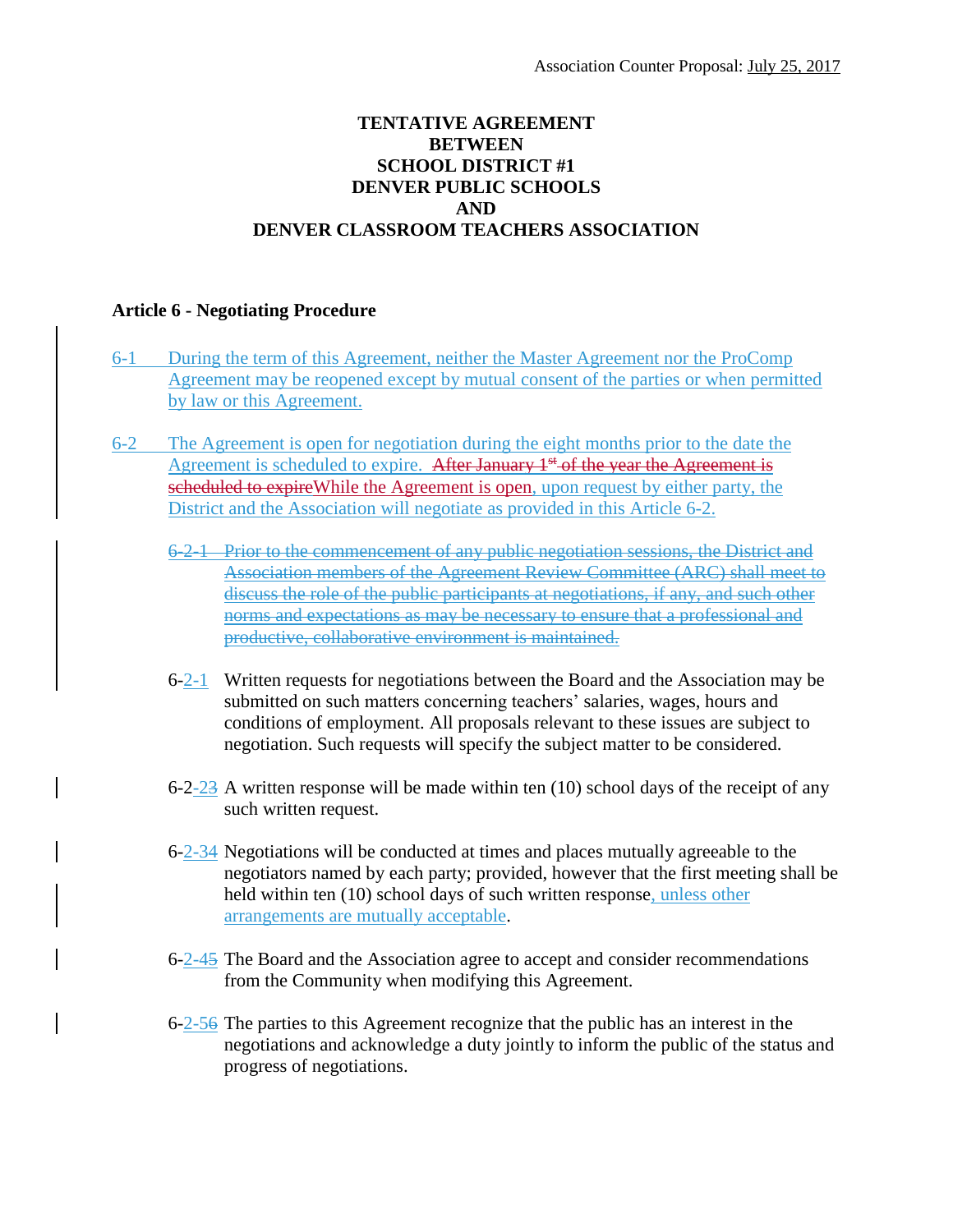- 6-2-67 If negotiations are scheduled during the school day, the negotiators shall be released from their regular duties with no loss of pay.
- 6-2-78 Either party may use the services of outside consultants and may call upon professional and lay representatives to assist in the negotiations.
- 6-2-89 During negotiations, the Board and the Association will present relevant data, exchange points of view, and make proposals and counter-proposals. Upon request of either party, the other will make available for inspection its records and data pertinent to the subject of negotiations. When necessary to protect confidential information, the District or the Association can request that the other party enter into a confidentiality agreement prior to providing the information.
- $6-2-910$  Tentative agreements reached as a result of such negotiations will be reduced to writing and will have conditional written approval of both parties pending final adoption of the District budget. After such adoption and approval, the final Agreement will be signed by the Board and Association and will become an addendum to this Agreement. If changes in this tentative Agreement are necessary as a result of a legal budget adoption process, the Agreement will be subject to negotiation.
- 6-2-101 Both parties shall make a good faith effort to conclude negotiations at least thirty (30) days before the expiration date of this Agreement. Such negotiations shall conclude no later than May 1st,  $2011$ inJune  $15<sup>th</sup>$  of the year the Agreement is scheduled to expire, unless extended by mutual consent. If impasse is reached, the parties shall use the vehicle for resolution as provided under Article 6-2-112.
- 6-2- 112 Impasse Resolution/Mediation.
	- 6-2-112-1 Either party may declare an impasse. Then a mediator shall be selected with the assistance of the American Arbitration Association, according to the procedure of Article  $7-3-5-2$ .
	- 6-2-112-2 Any mediation efforts must be concluded by August 31, and will be conducted under rules determined by the mediator, but shall be in accordance with all state and federal law..., but shall be within the parameters of all state and federal law.
	- 6-2-112-3 If mediation is unsuccessful and if both parties agree, the mediator may issue a written report to the parties explaining the matters still at issue.
	- 6-2-112-4 The parties agree to share the cost of mediation equally.
- 6-3 Financial Agreement Negotiations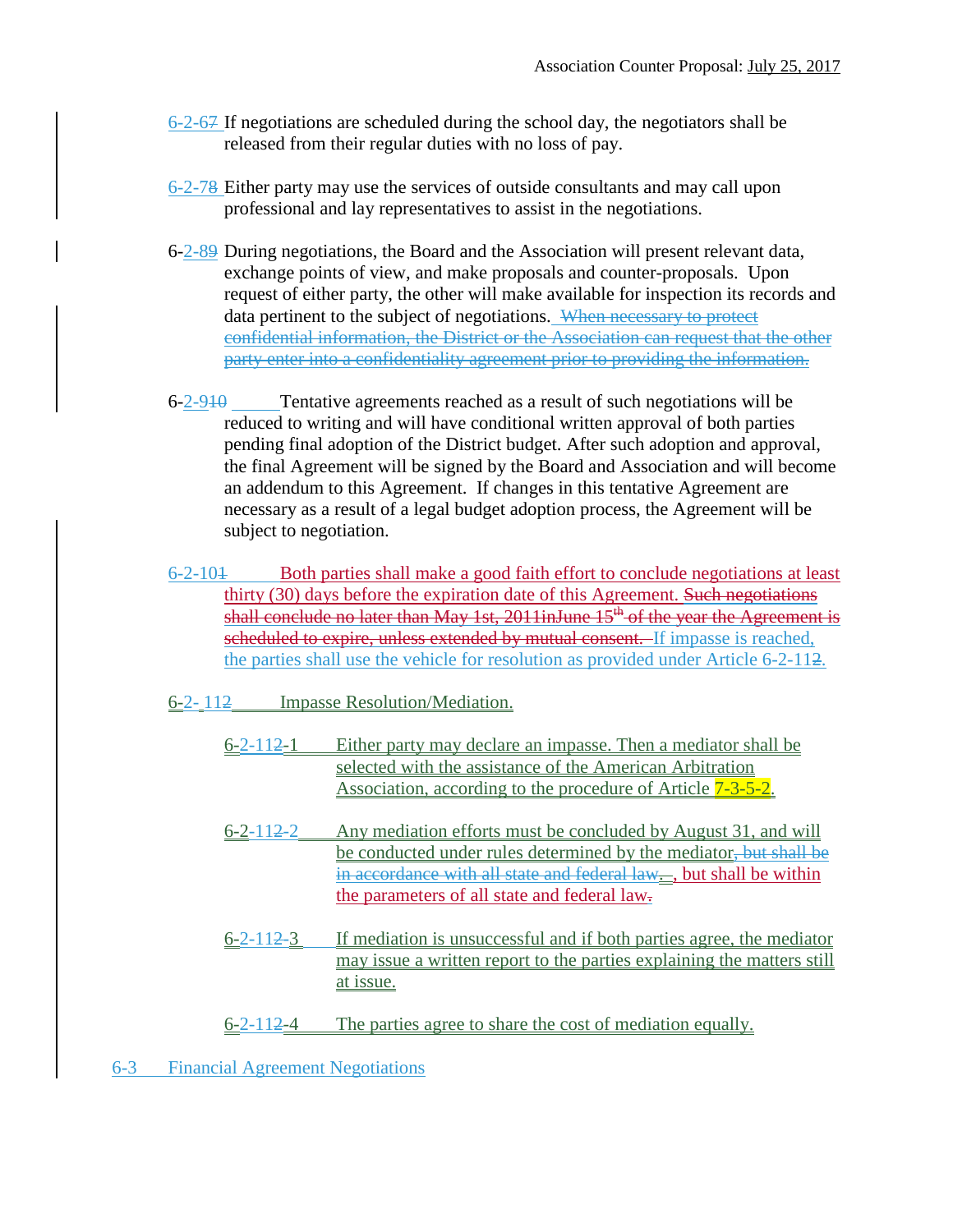6-3-1 While it is the intent of the parties that the economic provisions in this Agreement shall remain in full force and effect during its term, the provisions of the agreement relating to salaries and benefits may be reopened by the District in compliance with the provisions of the TABOR Amendment and 22-32-110(5) C.R.S. Furthermore, if Total Program Funding, as defined in 22-54-104, C.R.S., per student is 2.0% greater in any school year over the prior school year, either party has the right to reopen negotiations to consider increasing salaries, except that the agreed upon raises in this Agreement shall remain in effect unless the parties agree to an additional increase over said agreement for the school year for which negotiations were reopened.in order to comply with the provisions of the TABOR Amendment and § 22-32-110(5) C.R.S., the provisions of the Agreement relating to salaries and benefits may be reopened by the District in connection with its annual adoption of its budget.

6-3-1-1 Increasing Enrollment.

6-3-1-1-1 If an increase in enrollment above projections generates significant additional revenue, the parties shall agree to open interim negotiations for the purpose of increasing teacher allocations.

6-3-1-1-2 A high priority for the use of increased entitlement revenue shall be additional teacher allocations.

6-3-2 As of the time they are made available to the Board, the Board will provide the Association with a Superintendent's proposed budget for the next fiscal year, as well as available preliminary budgetary information and any proposals affecting teachers' salaries, and benefits wages, hours and conditions of employment.

6-3-3 Any agreement reached as a result of these negotiations should be reduced to a written Financial Agreement that can be for one-year or multi-year terms.

6-11 Impasse Resolution/Mediation.6-11-1 Either party may declare an impasse. Then a mediator shall be selected with the assistance of the American Arbitration Association, according to the procedure of Article 7-3-5-6-11-2 Any mediation efforts must be concluded by August 31, and will be conducted under rules determined by the mediator6-11-3 If mediation is unsuccessful and if both parties agree, the mediator may issue a written report to the parties explaining the matters still at iss6-11-4 The parties agree to share the cost of mediation equall

6-4 Interim Negotiations. This provision is not intended to allow for changing the language or the intent of the existing Agreement outside of the normal bargaining cycle when the Agreement is open for negotiation. From time to time, however, matters arise that the parties may need to address in a timely manner and when waiting until the next negotiations period is not practicable. Therefore, during the term of this Agreement and between regularly scheduled bargaining sessions, the parties may choose to engage in interim negotiations.